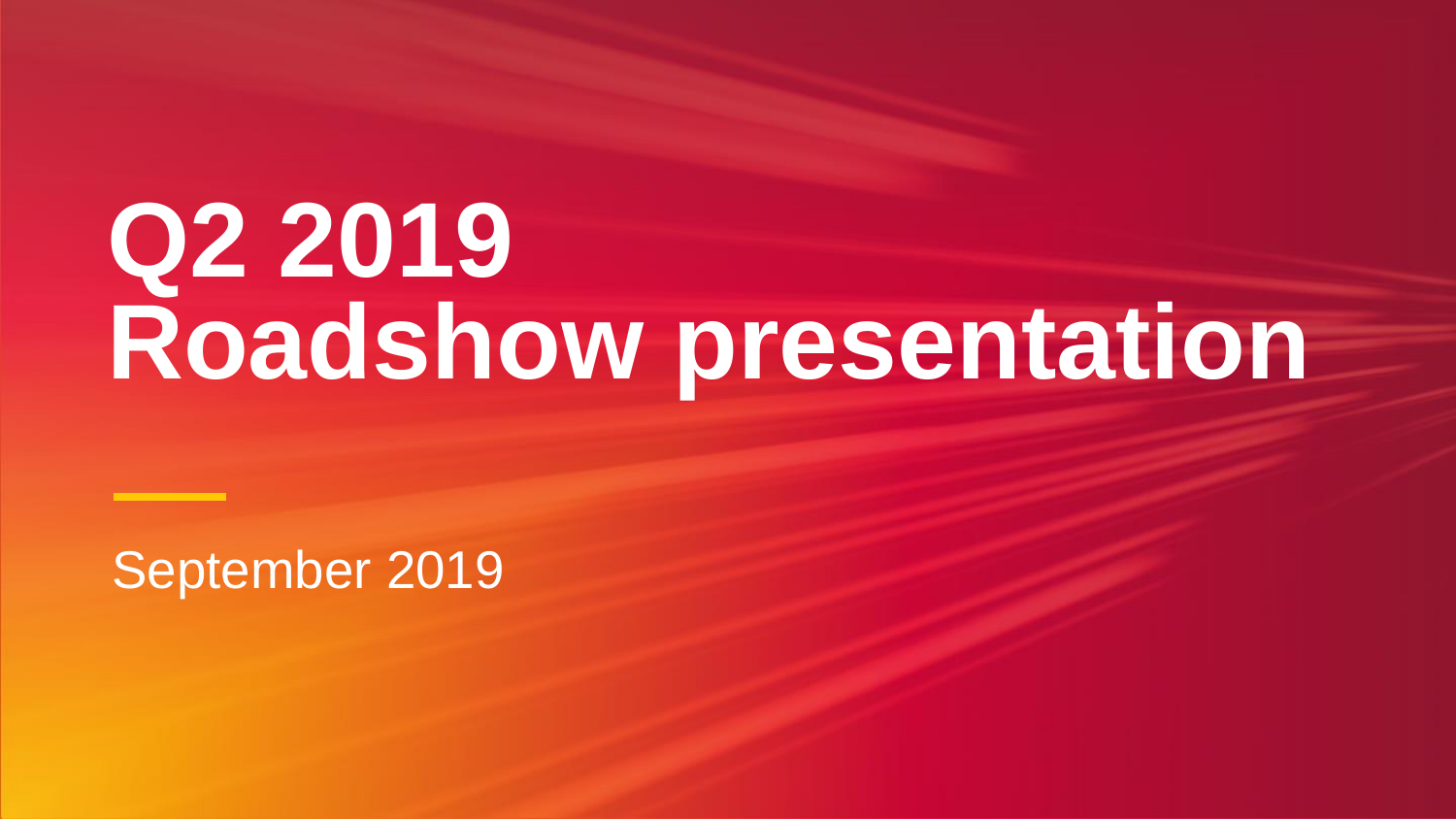### **Q2'19 update**

**FY'19 guidance range tightened at high end to adj. EBITDA CHF 618 – 628m1)**



| <b>Customers</b>     | Strong subscriber growth in mobile postpaid, internet and TV<br>$\bullet$<br>5G coverage in 262 cities/villages by mid August 2019<br>$\bullet$                                            |
|----------------------|--------------------------------------------------------------------------------------------------------------------------------------------------------------------------------------------|
|                      |                                                                                                                                                                                            |
| <b>Revenue</b>       | Continued service revenue growth driven by customer<br>$\bullet$<br>momentum<br>Ongoing service revenue diversification in terms of product<br>$\bullet$<br>category and customer segments |
|                      |                                                                                                                                                                                            |
| <b>Profitability</b> | Adj. EBITDA up +3.4% yoy mainly driven by service revenue<br>$\bullet$<br>growth and B2B segment<br>GP growth partly reinvested into operational momentum<br>$\bullet$                     |
|                      |                                                                                                                                                                                            |
| <b>Cash Flow</b>     | Equity FCF as expected; impacted by spectrum and landline<br>access payments                                                                                                               |
|                      |                                                                                                                                                                                            |

<sup>1)</sup> Guidance excluding IFRS 16 impact. Expected to impact adj. EBITDA positively by CHF40-45m in FY'19 <sup>2)</sup> Service revenue is total revenue excluding hubbing and mobile hardware revenue, which are low-margin <sup>3)</sup> Incl. I

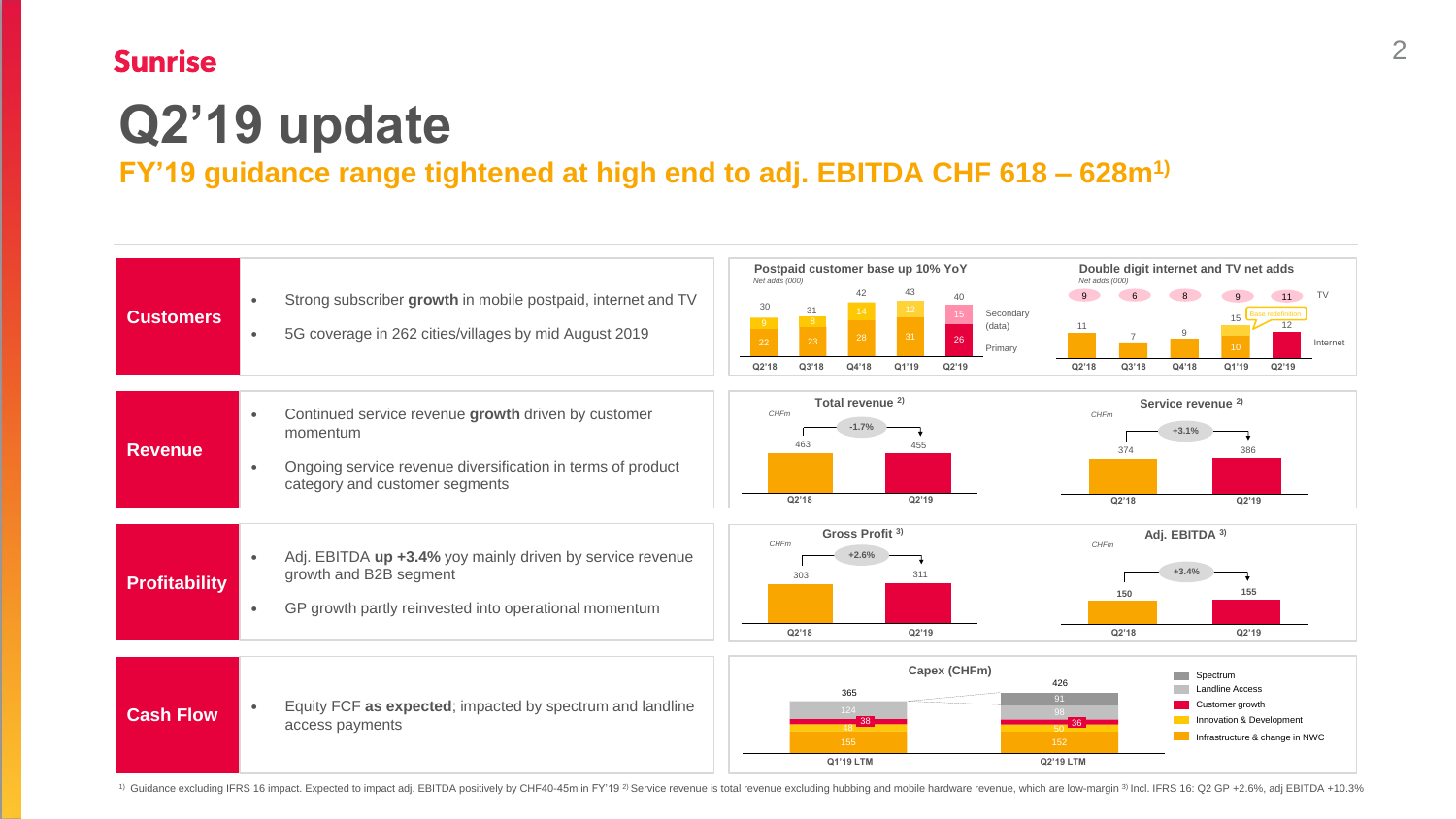

### **New Sunrise – Transforming the Swiss telecoms market**

| <b>Converged customer</b><br>base and scale                            | The acquisition of UPC Switzerland creates a function<br>$\checkmark$<br>Ability to provide fully-convergent fixed, mobile,<br>$\checkmark$                    |
|------------------------------------------------------------------------|----------------------------------------------------------------------------------------------------------------------------------------------------------------|
| <b>Switzerland's best</b><br>high-speed<br>broadband<br>infrastructure | Following the acquisition, Sunrise will have a le<br>Up to 90% of Swiss households will be covered<br>$\checkmark$                                             |
| <b>Synergies and market</b><br>share opportunity                       | Significant expected cost and revenue synergie<br>Sunrise shareholders retain >60% of expected<br>$\checkmark$<br>Winning new customers and market share throe |
| <b>Driving innovation</b>                                              | Providing innovative and combined offers for all<br>Own infrastructure and the connection of fixed a<br>$\checkmark$                                           |
| <b>Accretive to FCF/</b><br>share with identified<br>long-term returns | Expected to be equity FCF / share accretive by<br>Returns from the Transaction are expected to e                                                               |

fully-converged challenger nationwide with scale – a stronger and more valuable Sunrise

internet and TV solutions to B2C and B2B customers

eading high-speed broadband infrastructure in Switzerland

d with either fibre, cable or 5G in the Gbit/s range through Sunrise's own network

es resulting from the acquisition, with an expected NPV of ~CHF3.1bn

synergies

ough a combination of attractive offerings coupled with Sunrise quality standards

II segments as well as leading Swiss entertainment offer with attractive TV content

and mobile network allows for innovative and better offers also in the B2B space

year 1 (before integration costs and including full amount of expected synergies)

exceed the weighted average cost of capital of UPC Switzerland by year 3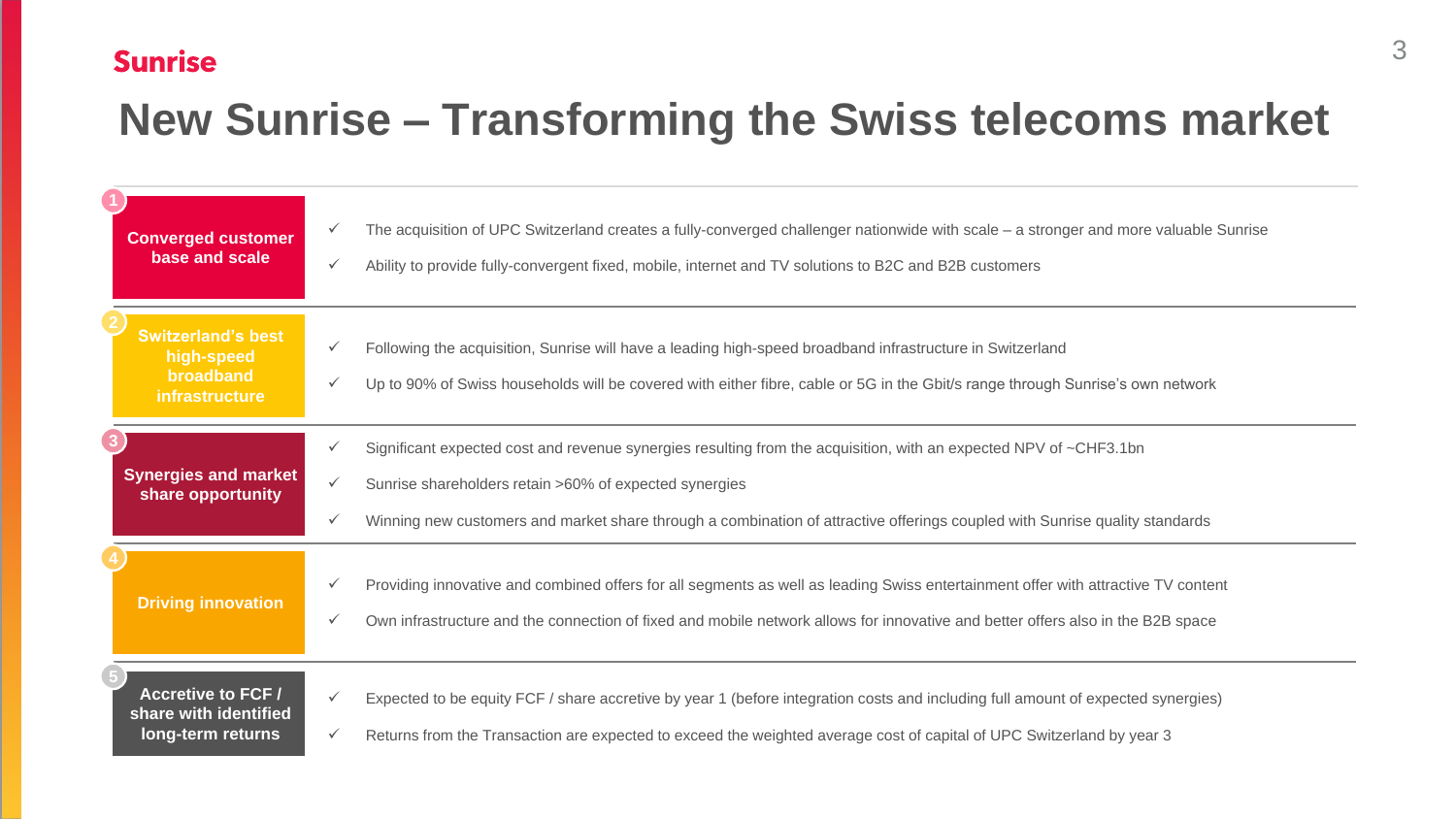

### **UPC H1 in-line with Liberty's turnaround plan Ahead of Sunrise expectations leading to CHF 10 - 15m higher FY'19 OpFCF expectation**

1) As per Liberty Global Q2'19 results presentation, p. 8 & 9

2) Content costs and partner wholesale revenues from MySports channel are higher in Q1 and Q4, due to the relative weighting of Winter sports such as Ice Hockey

#### **3.1 on track, expected to launch in Q4'19**

| <b>Turnaround plan</b><br>on track                | • RGU net adds, revenue, OCF targets achieved<br>• Success in major investments in UPC TV, 1 Gbps and digitisation<br>• RGU losses continue to slow down while customer ARPU continues to grow<br>Continued strong momentum in mobile base<br>$\bullet$                                                                                                            |
|---------------------------------------------------|--------------------------------------------------------------------------------------------------------------------------------------------------------------------------------------------------------------------------------------------------------------------------------------------------------------------------------------------------------------------|
| <b>Successful TV</b><br>transformation            | • Roll out of UPC TV progressing well, in line with Liberty's expectation for >50% of video base by FY'19 $^{1}$ )<br>• 190k TV boxes deployed by July 2019 <sup>1</sup><br>• Best-in-class TV experience with clear signs of improvements: NPS significantly higher than legacy TV platform                                                                       |
| <b>Increasing fixed-</b><br>mobile<br>convergence | • Increase in convergent customers: 16% customers subscribe to convergent offerings (4pp increase YoY) $^{1}$ )<br>Convergence driving churn benefits resulting in slow down of fixed RGU losses (-28k in Q2'19 vs. -43k in Q1'19)<br>$\bullet$<br>• Mobile subs net adds of +14k in Q2'19 (Q1: +13k), resulting in $\sim$ 170k mobile customer base <sup>1)</sup> |
| <b>Improved</b><br>network quality                | • Plan to roll-out 1 Gbps internet product with DOCSIS 3.1 on track, expected to launch in Q4'19<br>• Maximum internet speed reached of 600 Mbps, with UPC customers already experiencing average of >250 Mbps <sup>1)</sup><br>• Investment expected to contribute to EBITDA stabilisation                                                                        |







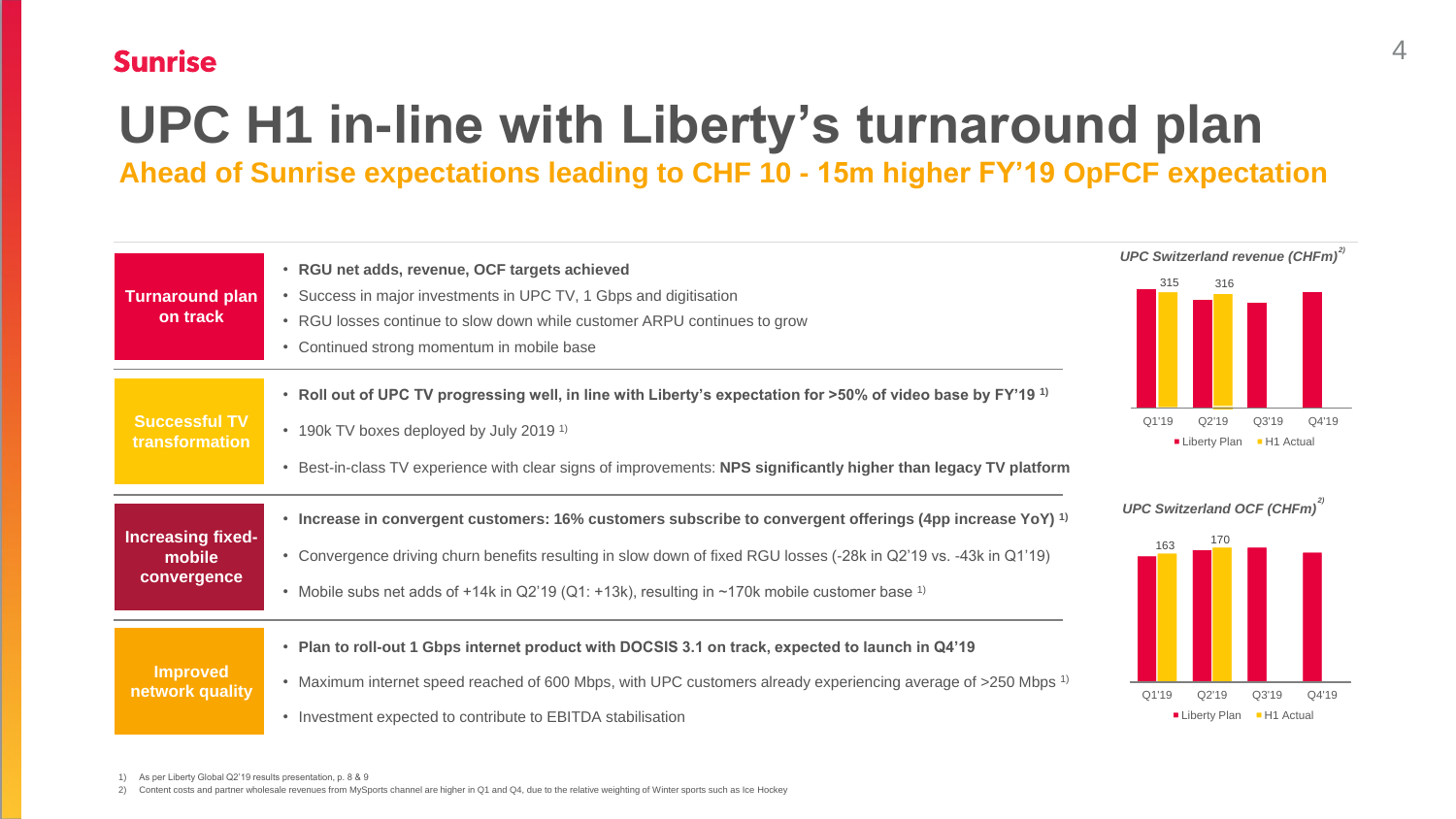



## **Revised expected cost, capex and revenue synergies estimated at ~CHF280m run-rate in 2023**

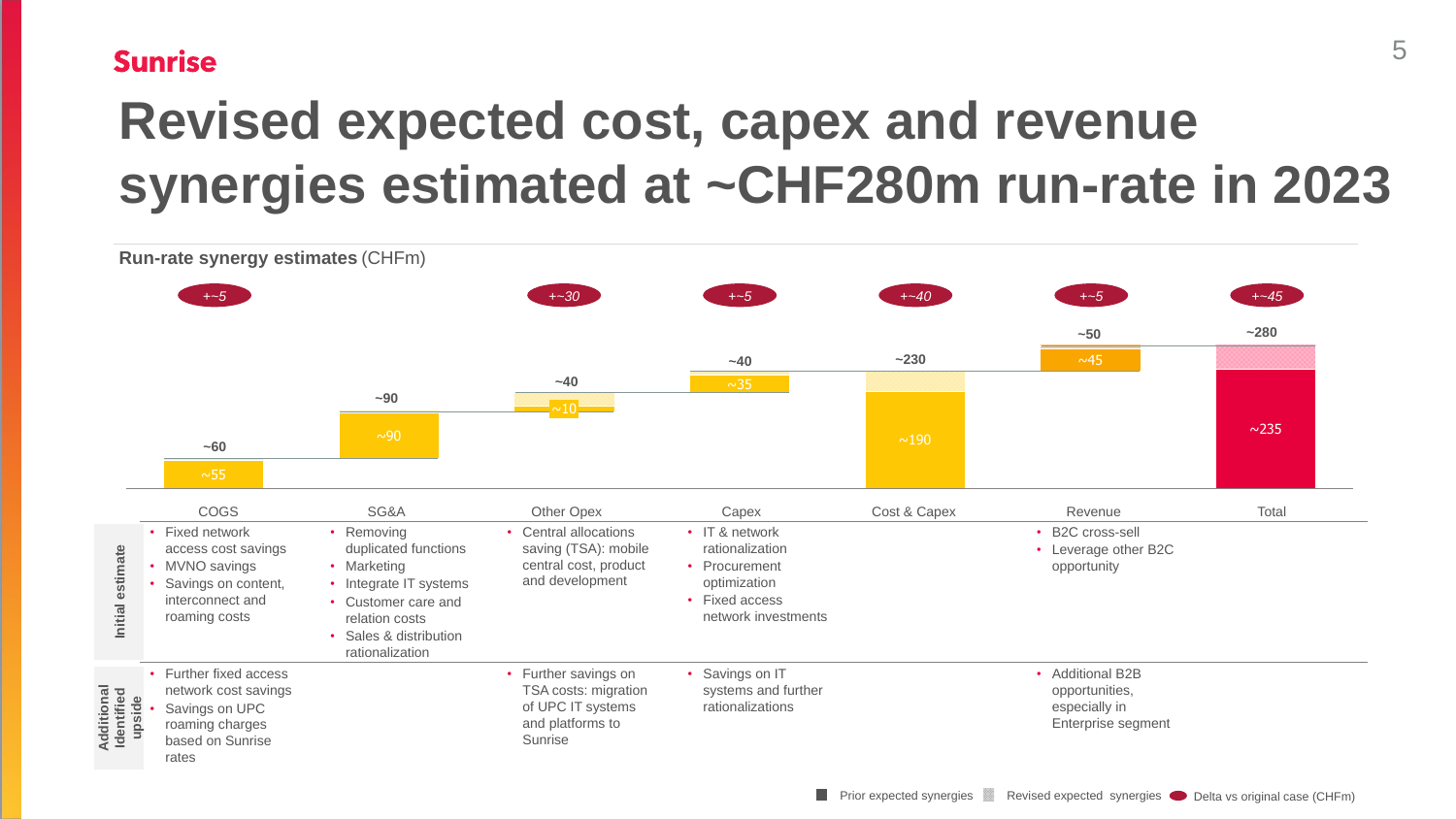



## **Revised expected total run-rate synergies resulting in a CHF0.3bn increase in NPV to CHF3.1bn**

**~CHF2.4bn**

**~CHF2.8bn**

**~CHF140-150m**

- **Cost & Capex by FY'22**
- **Revenue by FY'23**

**Cost & Capex synergy NPV**



**Run-rate timing**

**Integration cost**

**Total synergy NPV**

- **Higher Cost, Capex and Revenue synergies by FY'22**
- **Additional upside achieved by FY'23**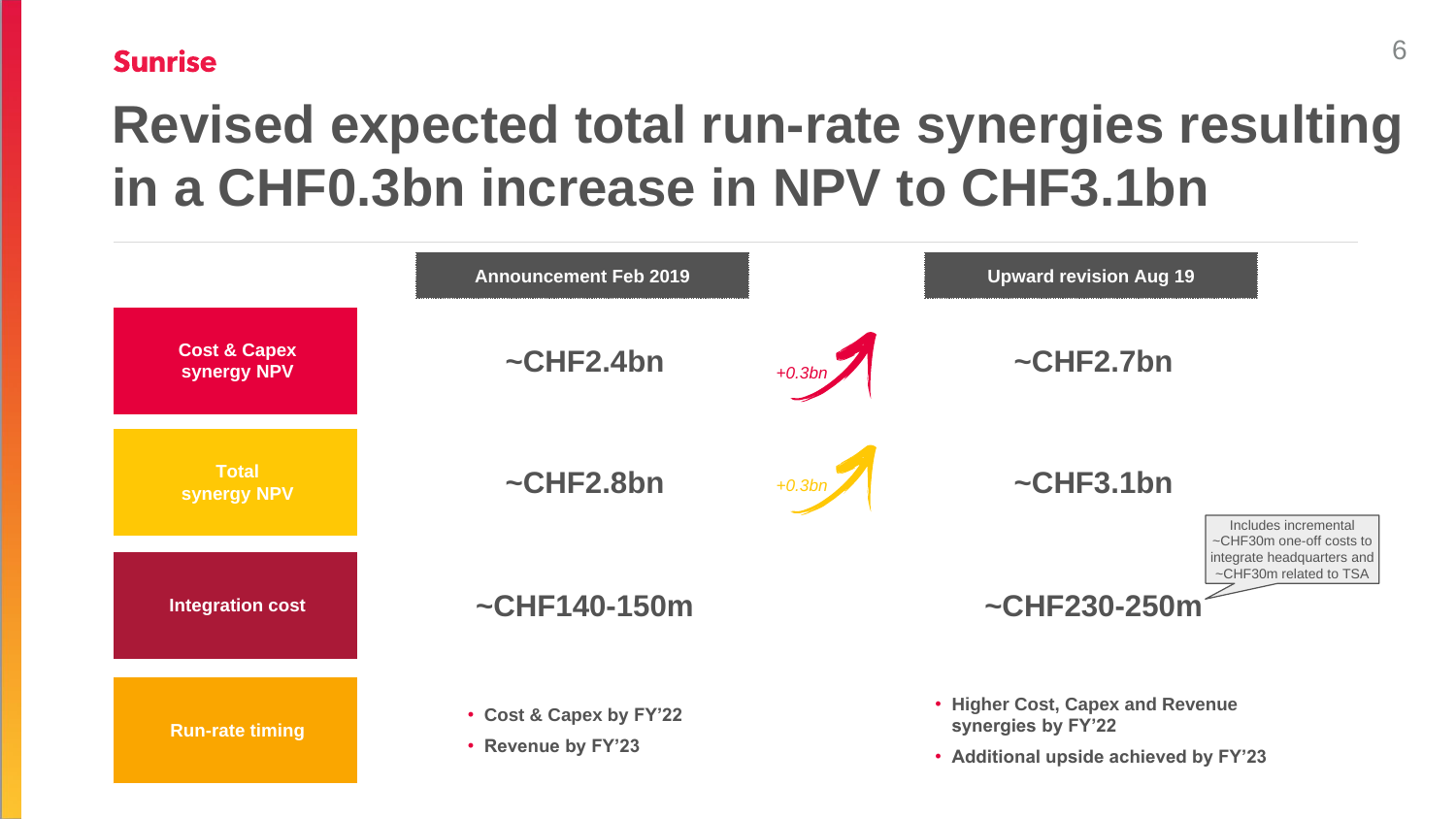

## **Attractive valuation compared to precedents**

**Favourable multiples relative to precedent convergence transactions even when based on trough FY'19 financials and more so when considering low Swiss interest and tax rates**

- 4) Assuming announced run-rate opex & capex synergies of EUR300m to be fully allocated to opex synergies
- 5) Based on fiscal year-end number as per Mar-13



Orange, Telekom Italia and Telefonica)

Source: Company filings and public announcements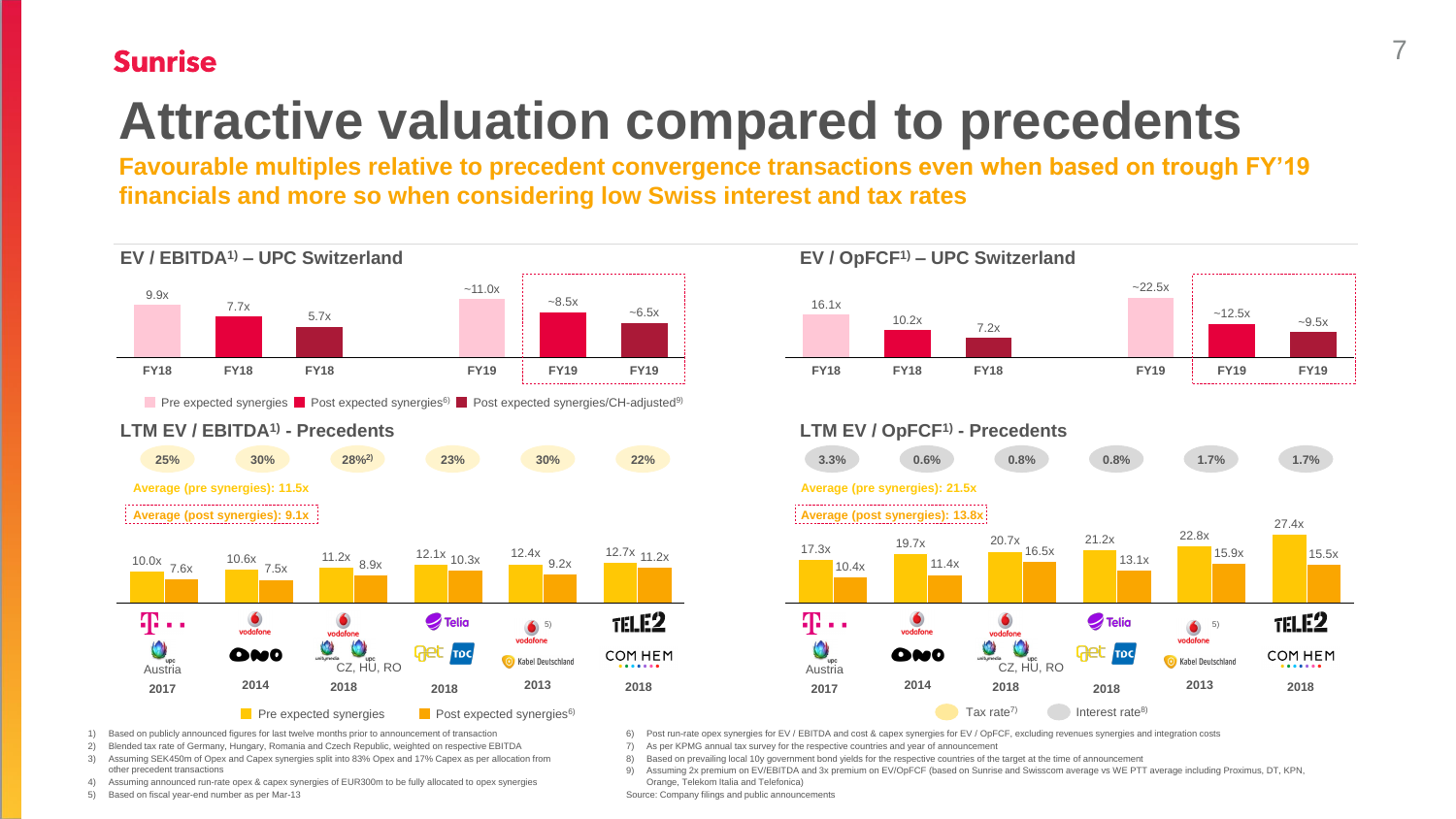# **Appendix**

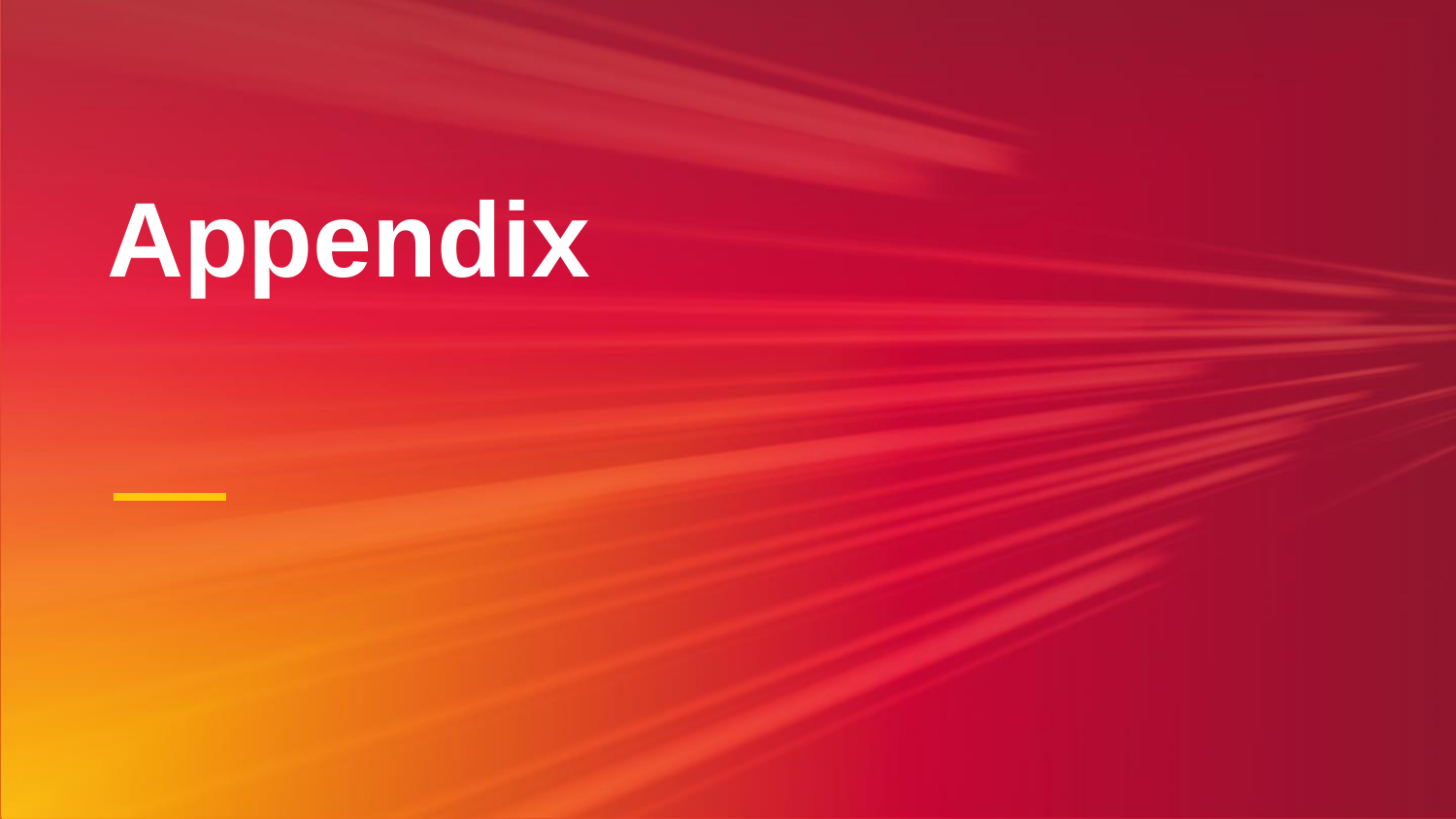

### **Sunrise Board concludes UPC transaction in the best interest of all shareholders**

| <b>Purchase price</b>                         | $\checkmark$ | Lowest cable M&A multiples paid in recent years when<br>and $\sim$ 6.5x adj. EBITDA, $\sim$ 9.5x adj. OpFCF for 2019E |
|-----------------------------------------------|--------------|-----------------------------------------------------------------------------------------------------------------------|
|                                               | $\checkmark$ | Valuation supported by an independent fairness opin<br>valuation and the financial terms of the transaction           |
|                                               | $\checkmark$ | Expected to be equity FCF / share accretive by year                                                                   |
|                                               | $\checkmark$ | Returns from the Transaction are expected to exceed                                                                   |
| <b>Synergy and value</b><br>creation          |              | >60% of increased expected synergies to be retained<br>Significant annual run rate cost, capex and revenue s          |
|                                               |              |                                                                                                                       |
|                                               |              | Committed to maintaining a prudent capital structure                                                                  |
|                                               | $\checkmark$ | Open to considering a reasonably higher starting leve                                                                 |
| <b>Financing mix and</b><br>capital structure | $\checkmark$ | Sunrise Board supported a reduction of rights issue s                                                                 |
|                                               | $\checkmark$ | Pro forma capital structure is cost-effective and has f                                                               |
|                                               | $\checkmark$ | Sunrise decided at announcement to take over the U                                                                    |
|                                               |              |                                                                                                                       |

**Sunrise and its Board believe that the UPC transaction represents a transformative strategic opportunity and remain committed to maintaining an open existing dialogue with shareholders regarding the transaction**

when adjusting for synergies and Swiss tax and interest: ~6x adj. EBITDA, ~7x adj. OpFCF for 2018

opinion to the Board. Additional fairness opinion from ValueTrust supporting UPC Switzerland

ear 1 (before integration costs and including full amount of expected synergies)

ceed the weighted average cost of capital of UPC Switzerland by year 3

ained by Sunrise shareholders – compares favourably to other cable transactions True synergies of CHF280m, with an expected NPV of ~CHF3.1bn

ture and progressive dividend policy

leverage in context of higher synergies and better than expected UPC performance

sue size by CHF1bn with the introduction of an equity linked instrument

as flexible covenants

ie UPC debt and avoid taking market risk and paying significant financing fees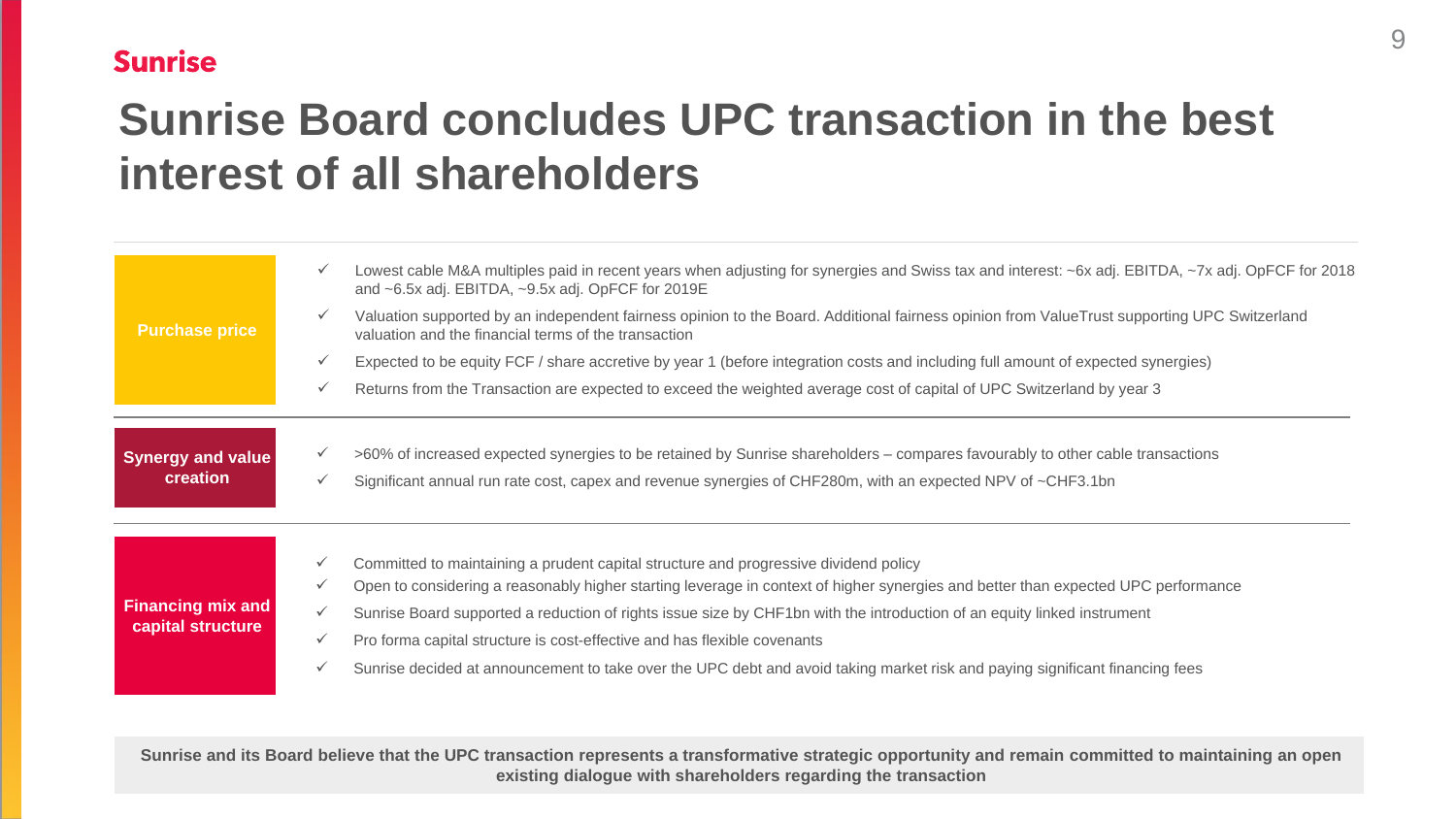



### **Synergies supported by industry benchmarks UPC Switzerland MVNO and TSA charges plus Sunrise fixed access costs underpin saving opportunity**

**Cost & Capex synergies as % of combined cost base (COGS + Opex + Capex)** Synergies supported by specific MVNO / FNO and TSA savings 24.8% 20.5% 17.0% 16.3% 13.0% 8.5% **TELE2 COM HEM Sunrise**  $S<sub>upc</sub>$   $TELE2 / COMHEM$   $SEL2 / COMHEM$   $SEL$   $Tello / TDC$   $Voddone$  be  $SED$  $TOC$  $\bullet$  Telia Announced Cost & Capex synergies as % of target cost base Revised Cost & Capex synergies as % of target cost base  $\frac{1}{2} \left( \frac{1}{2} \right) \left( \frac{1}{2} \right) \left( \frac{1}{2} \right) \left( \frac{1}{2} \right) \left( \frac{1}{2} \right) \left( \frac{1}{2} \right) \left( \frac{1}{2} \right) \left( \frac{1}{2} \right) \left( \frac{1}{2} \right) \left( \frac{1}{2} \right) \left( \frac{1}{2} \right) \left( \frac{1}{2} \right) \left( \frac{1}{2} \right) \left( \frac{1}{2} \right) \left( \frac{1}{2} \right) \left( \frac{1}{2} \right) \left( \frac$ Average  $\frac{1}{2} \left( \frac{1}{2} \left( \frac{1}{2} \right) + \frac{1}{2} \left( \frac{1}{2} \right) + \frac{1}{2} \left( \frac{1}{2} \right) \right)$ 

1) Vodafone DE figures calendarized to Dec-17 for comparability with Unitymedia. Synergies, costs and capex generated outside of the German perimeter are excluded *Source: Company information*

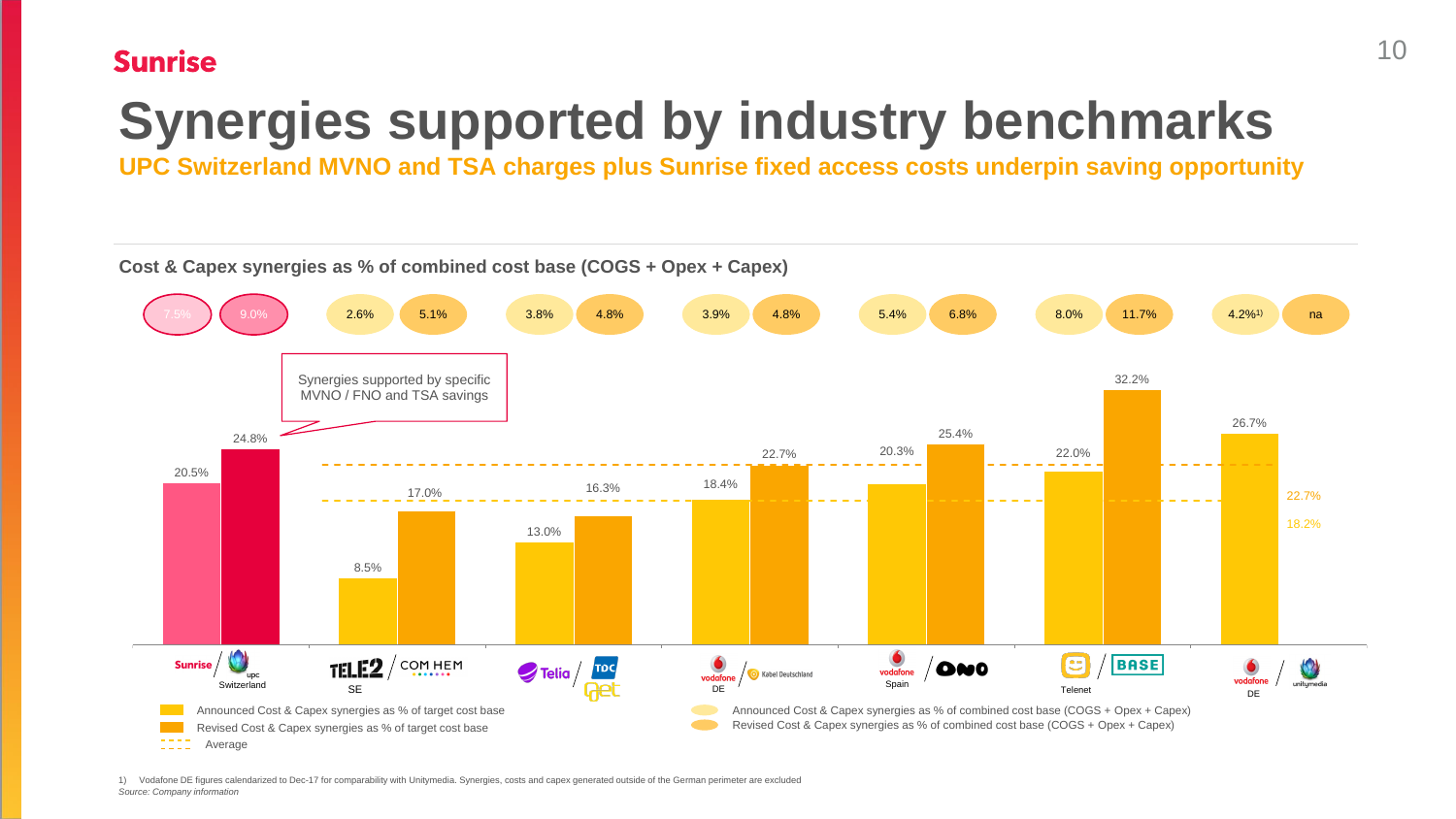11

#### **Sunrise**

### **EV / RGU and EV / Customer multiples clearly justified by UPC Switzerland's higher value Swiss customers while EBITDA and OpFCF metrics compares even more favourably**

Note: RGUs and customers exclude B2B customers; RGU and customer data as of LTM of announcement date reported in respective transaction presentations; All non-CHF denominated metrics have been converted using appropriate FX as at announcement date

1) Cable BB ARPU. ARPU for VOD / LGI transaction only taking into account Germany;



4) RGU defined as Get RGUs + TDC RGUs, Customer defined as homes connected;

5) Segment Com Hem + Segment Boxer;

6) RGU includes Telephony, Broadband, TV and Mobile

Source: Company filings and press release, Factset, Ampere analysis

2) Assuming 2x premium on EV / EBITDA and 3x premium on EV / OpFCF (based on trading comparables and impact Swiss interest and tax rates);

3) RGU defined as Total RGUs + Mobile subscribers, Customers defined as cable customer

- 
- 
- relationships;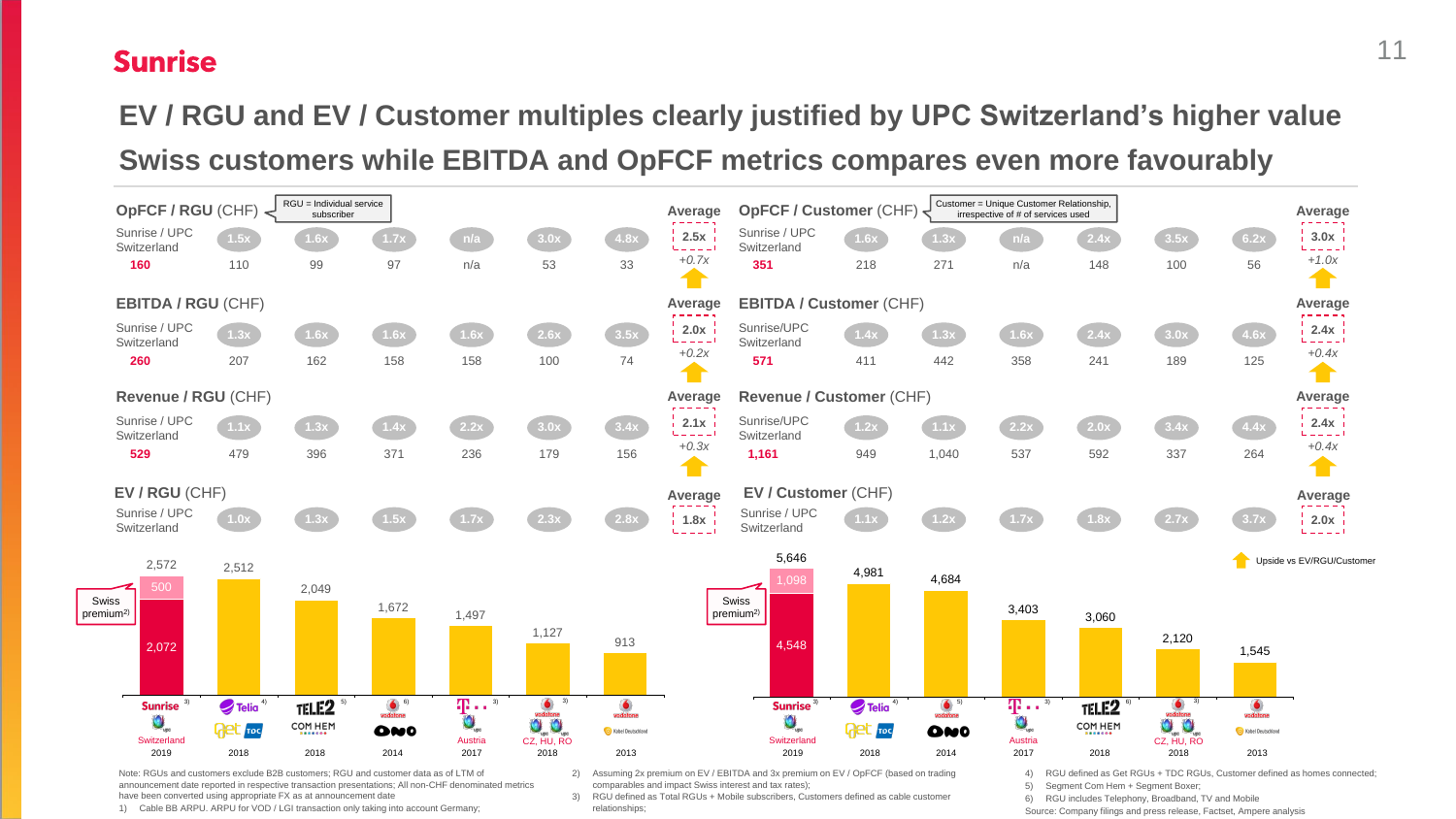



### **UPC's EV / RGU and EV / Customer are in line with precedents based on customer value and at a discount when adjusting for the Swiss premium**

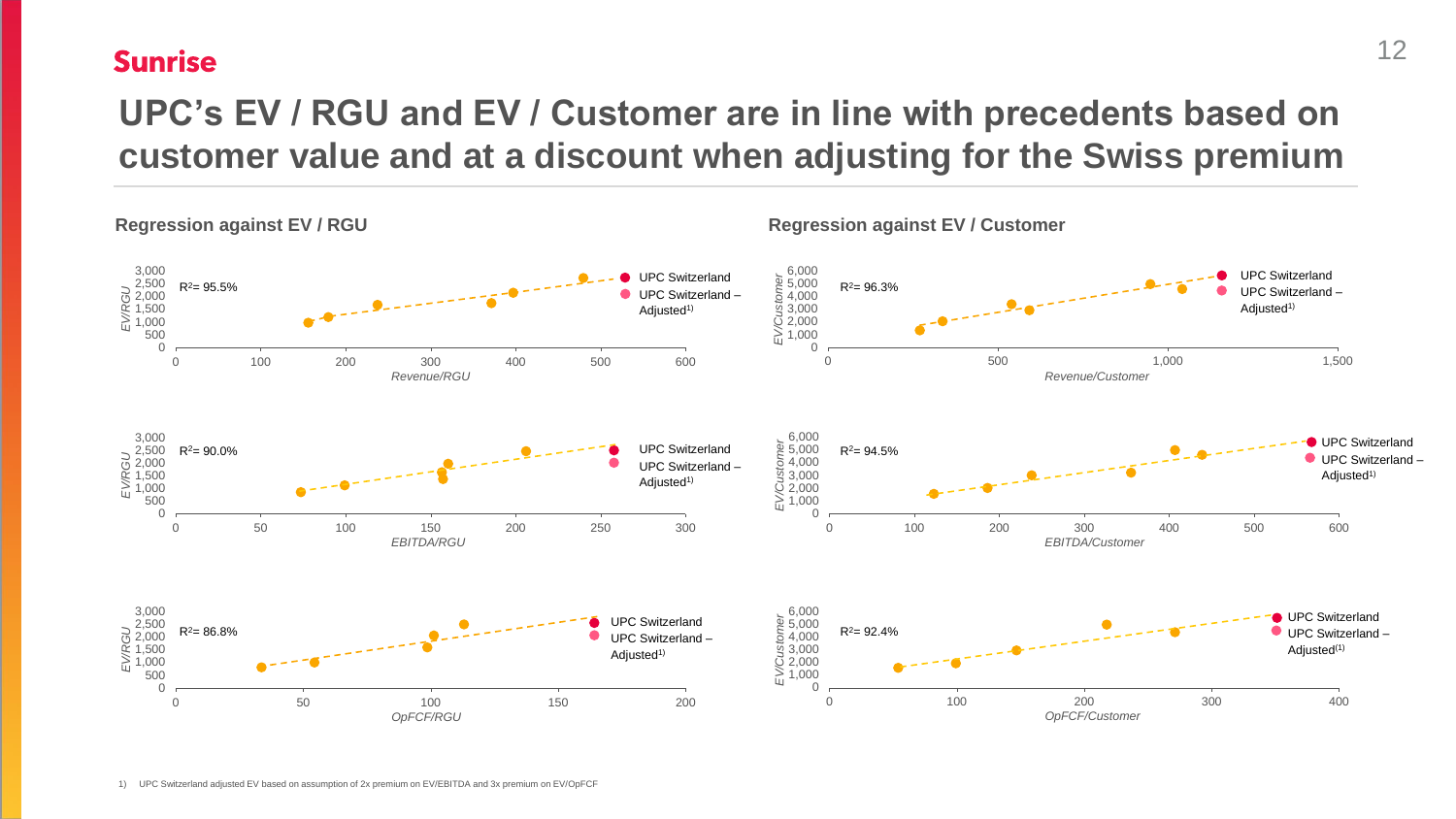

2) Based on LTM Jun-19 EBITDA and CHF4.1bn Rights Issue size

3) Adjusted by Vodafone net cash proceeds / cash payment of USD11.3bn

Source: Latest financial reports; FactSet as of 08-Aug-2019





### **Leverage of listed European Telecom peers**

#### **Net debt1) / EBITDA LTM**